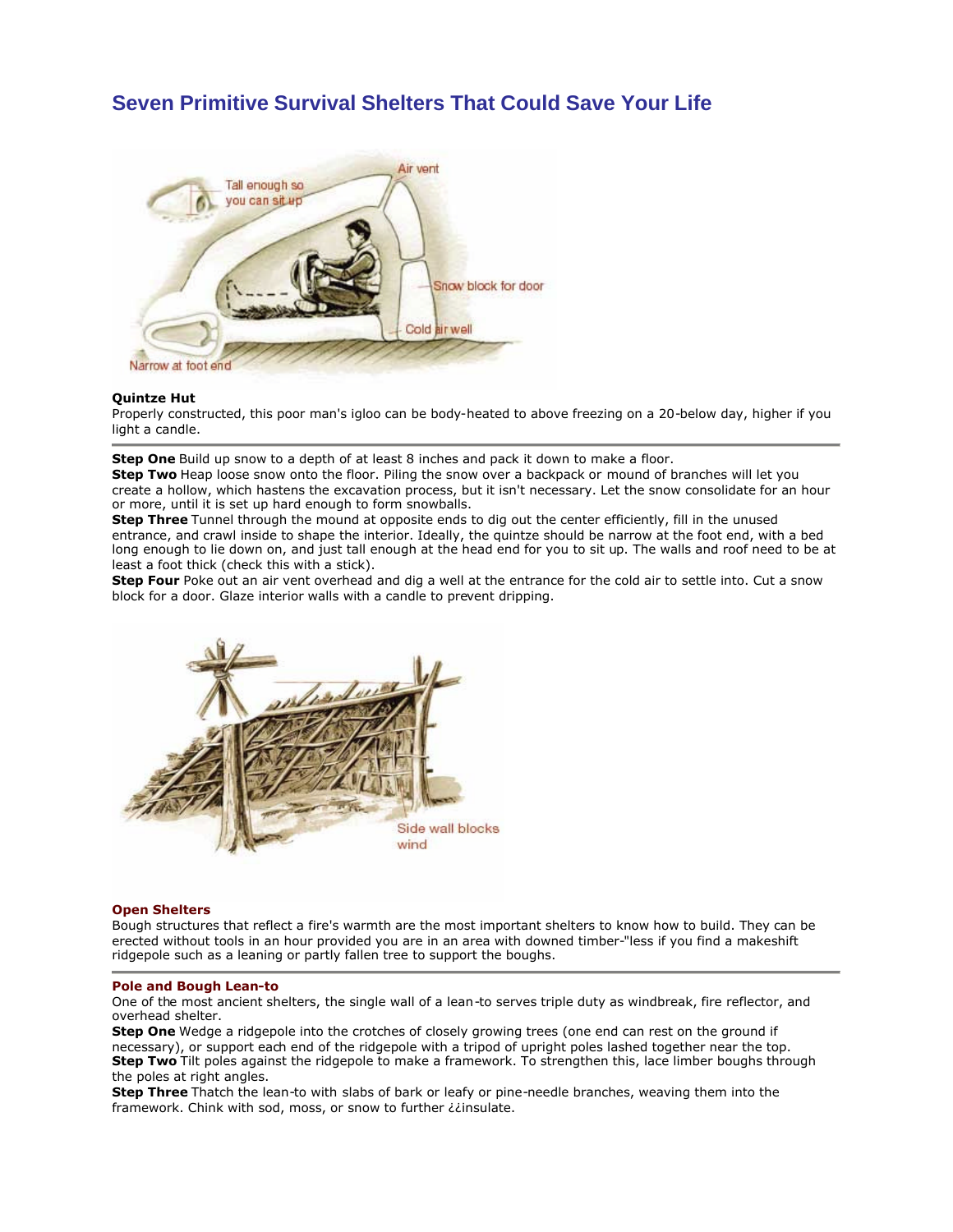

# **A-frame**

The pitched roof of the A-frame bough shelter offers more protection against the wind than a lean-to and can still be heated by fire at the entrance. One drawback is that the occupant can't lie down parallel to the fire for even warmth.

**Step One** Lift one end of a log and either lash it or wedge it into the crotch of a tree. Tilt poles on either side to form an A-frame roof.

**Step Two** Strengthen and thatch the roof as you would a bough lean-to.



# **Enclosed Shelters**

These take more time to build than open shelters (at least three hours), but your efforts will be doubly rewarded. Not only can the shelter be warmed by a small fire, reducing the need to collect a huge pile of wood, but the firelight reflects off the walls, providing cheery illumination for sitting out a long winter night.

# **Wickiup**

This forerunner of the tepee remains the quintessential primitive shelter-"sturdy enough to blunt prevailing winds, weatherproof, quickly built for nomadic hunters, but comfortable enough to serve as a long-term home. It can be partially enclosed or fully enclosed and vented to permit an inside fire.

**Step One** Tilt three poles together in tripod form and bind them together near the top. If you can find one or more poles with a Y at one end, tilt the others against the crotch, eliminating the need for cordage.

**Step Two** Tilt other poles against the wedges formed by the tripod in a circular form and thatch, leaving a front opening and a vent at the top for smoke.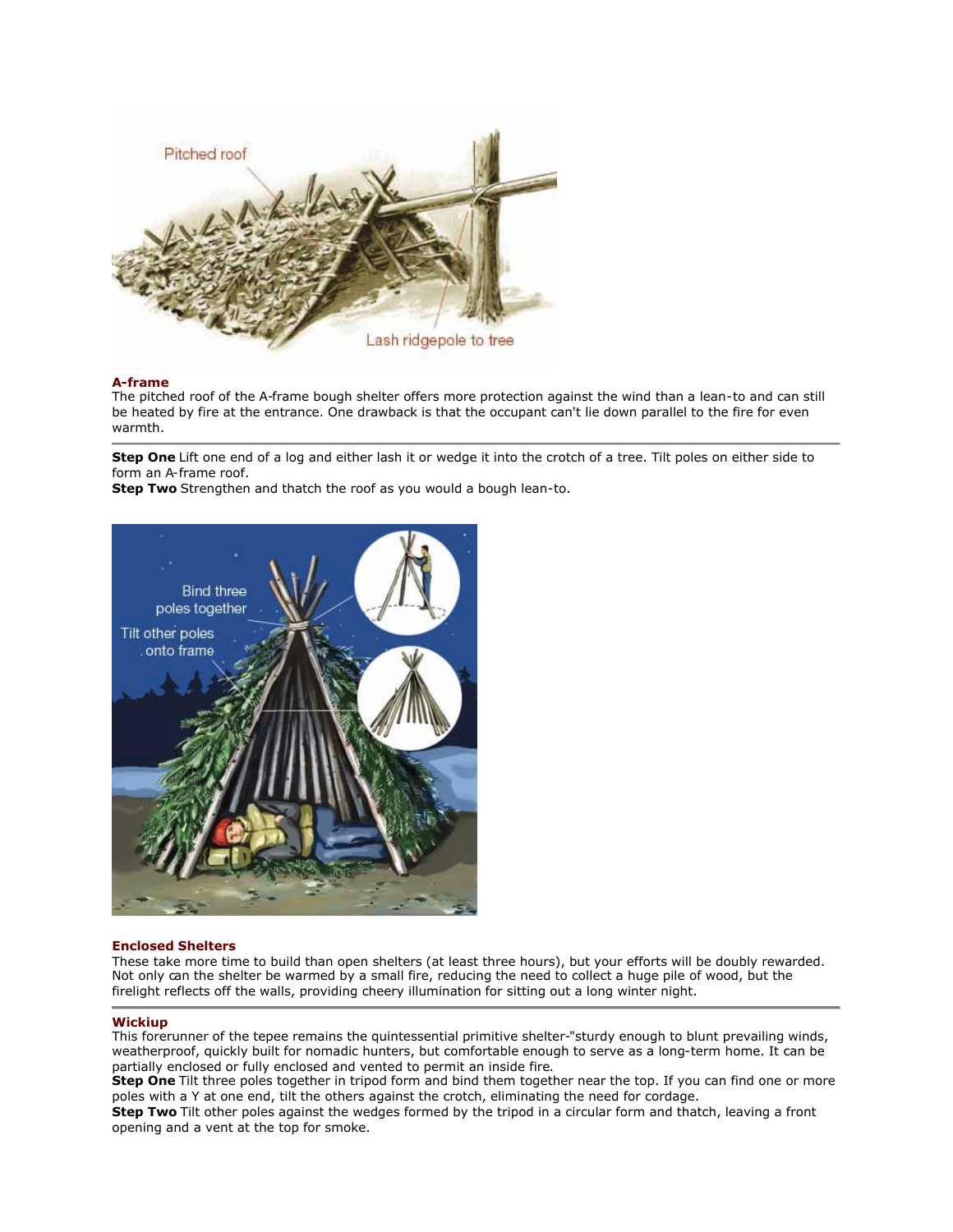

# **Wigwam**

A complex version of the wickiup, this is built with long, limber poles bent into a dome-shaped framework to maximize interior space.

**Step One** Inscribe a circle and dig holes at 2-foot intervals to accommodate the framing poles. **Step Two** Drive the butt ends of the poles into the holes and bend the smaller ends over the top. Lash or weave the tops together, forming a dome-shaped framework. **Step Three** Lace thin green poles horizontally around the framework for rigidity.

**Step Four** Thatch the framework, leaving entrance and vent holes.



# **Salish Subterranean Shelter**

Used by Pacific tribes from Alaska to present-day California, pit shelters are impractical unless you have a digging implement, but they offer better protection from extreme heat and cold than aboveground shelters.

**Step One** Dig a pit the circumference of the intended shelter to a depth of 3 feet. **Step Two** Build a supporting tripod of poles, strengthening the framework with horizontally laced limbs. **Step Three** Thatch the shelter, leaving a hole at the center to serve as both a laddered entrance and a smoke vent. Use earth removed from the pit to sod and insulate the shelter walls.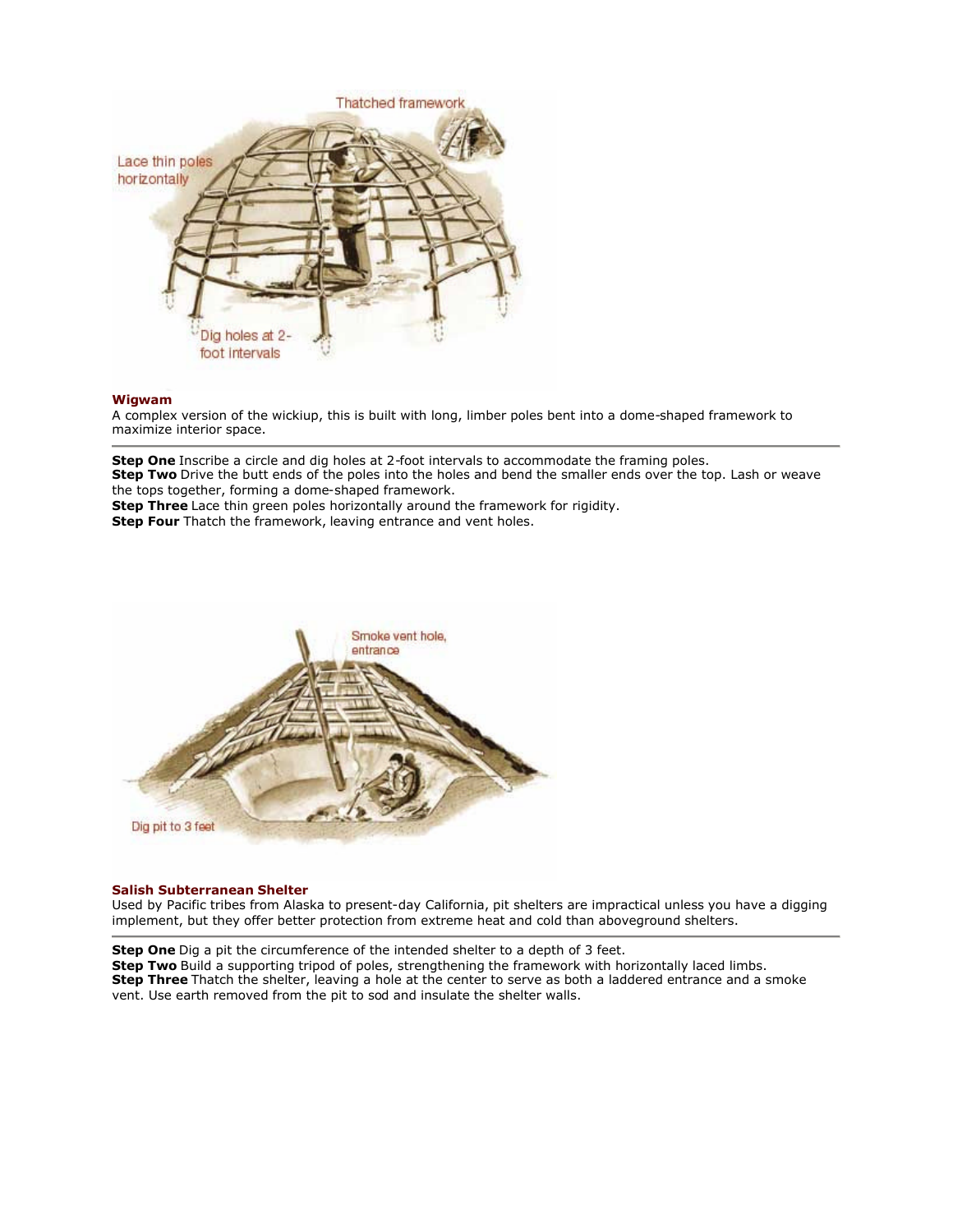

# **How to Make a Two-Strand Cord**

Many plant materials, including grasses that resist breaking when bent and the inner barks of shrubs and willows, can make strong enough cordage to lash thatching onto shelters. Thin willow wands, flexible capillary tree roots, rawhide cut from animal skins, and sinew strands that encase animal muscle make stronger cord, suitable for snare traps, bowstrings, and bindings.

**Directions** Holding the cordage material between your thumbs and first fingers, twist it to form a kink in the middle. Now twist each half separately in a clockwise direction, then pass them around each other in a counterclockwise direction as shown. (A strand can be composed of one or more fibers, depending upon the diameter of the cordage material available.) Weave in more strands for greater length.



# **Making Shingle and Thatch Weatherproofing**

Weatherproof materials should be stacked onto the framework, then bound with cordage or held in position by more poles. Wall angle depends upon the thatching; the more porous the materials, the steeper the walls.

#### **Bough Thatching**

Overlay the framework with a mat of evergreen boughs oriented tips down, with the undersides of the needles facing out. For the best protection, compress the thatching with poles and pack over with snow. Pine and spruce boughs offer meager water resistance and are better reserved for the steeper walls of lean-tos and wickiups.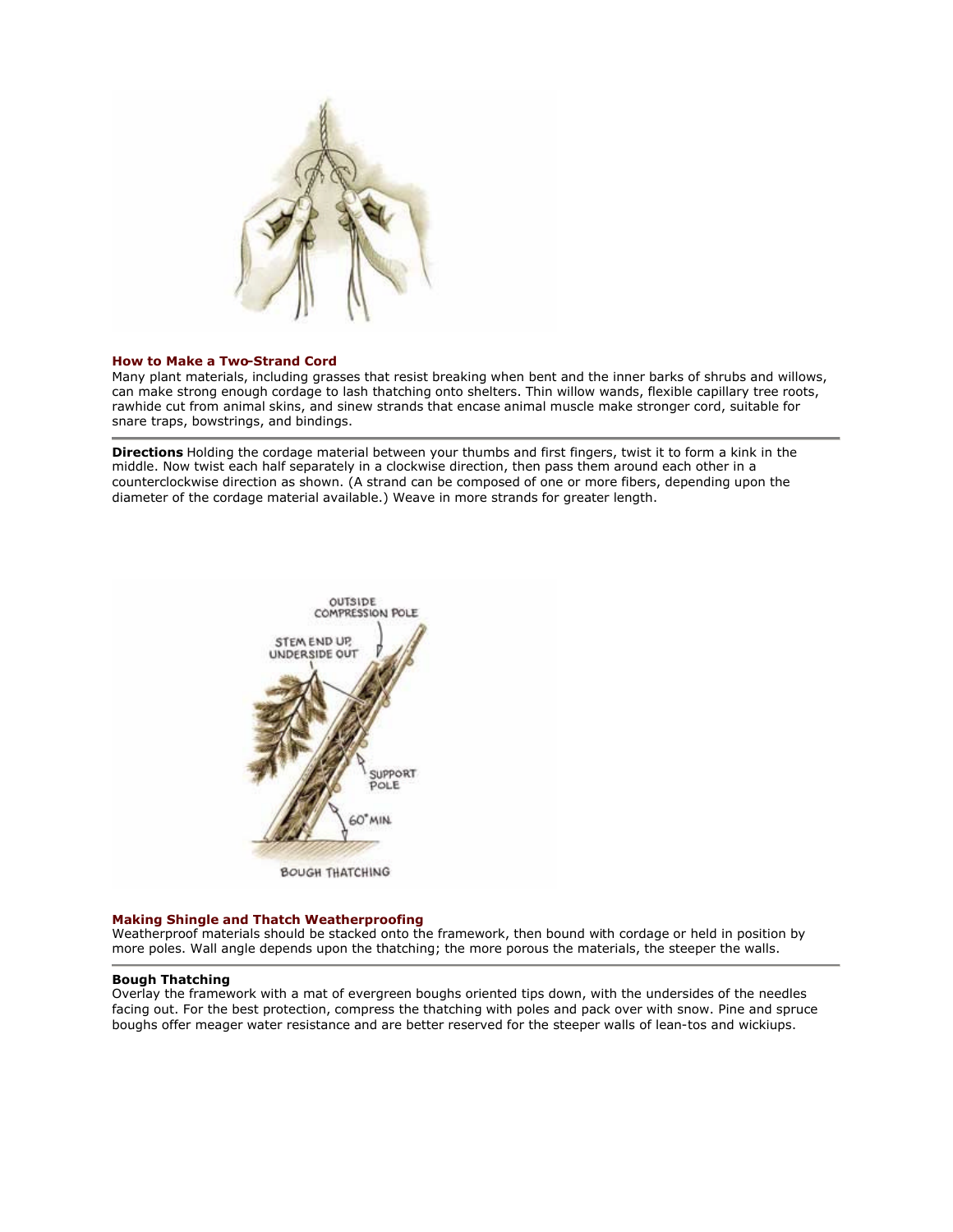

# **Grass Thatching**

Suitable for dome-shaped shelters, water-resistant grass mats can be formed by sewing to-gether bunches of similar size. (Longer -grasses can be cross-hatched and woven; overlap the ends irregularly to make a continuous warp and weft.) Lash thatching to support poles with rope or natural cordage.



# **Bark Shingles**

Birch bark is one of the best natural materials for shingle making. Use it if it's available. When you're building a bark wall, make sure the bottom of each shingle layer overlaps the top of the row below it. Keep rows in place with poles and insulate over the top with moss or snow. The walls can be pitched at less than a 45-degree angle.